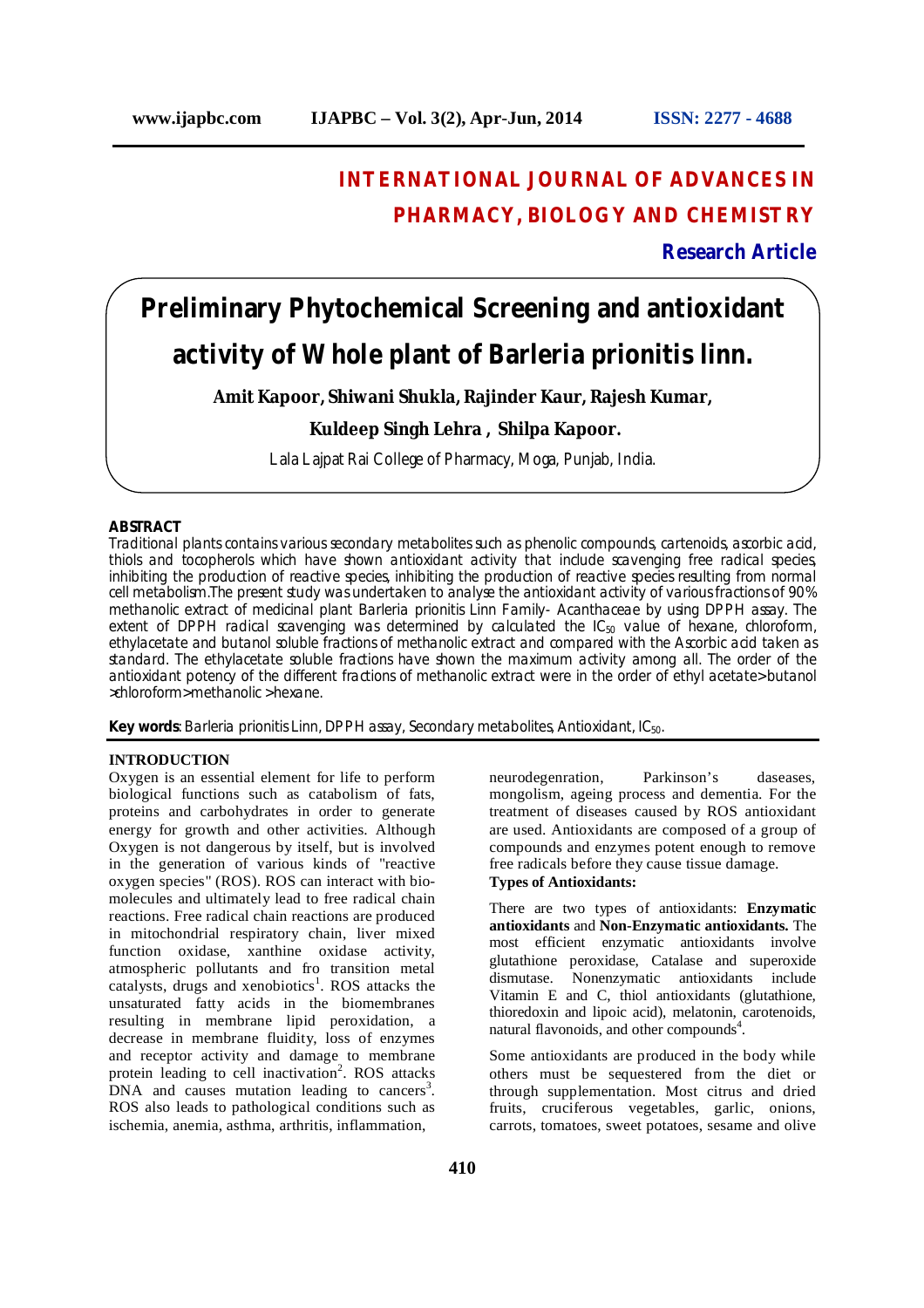oil are rich sources of antioxidants. There are thousands of naturally occurring and synthetic antioxidants known; these antioxidants belong to different classes of compounds, such as carotenoids, polyphenolics, polyamines, gallic acid derivatives, tannins and catechins. Examples include phytic acid, lipoic acid, bilirubin, melatonin, quercetin, carnosol, camosic acid, hydroxytyrosol, rutin, butylatedhydroxyanisole, and butylatedhydroxy toluene. Vitamins E and C are among the most effective antioxidants with preventive effects against heart diseases and cancer<sup>5</sup> **,** also regarded as natural antioxidants obtained from diet.

| <b>ROS</b>  | <b>Types</b>      | Symbol            |
|-------------|-------------------|-------------------|
|             | Superoxide        | $O_2$ .           |
|             | Hydroxyl          | .OH               |
| Radical     | Alkoxyl           | TO.\BO.           |
|             | Peroxyl           | <b>LOO</b> ./ROO. |
|             | Nitric Oxide      | NO <sup>.</sup>   |
|             | Thiyl radical     | $R-S$             |
|             | Hydrogen Peroxide | $H_2O_2$          |
|             | Hypochlorus Acid  | HOCI              |
| Non-Radical | Ozone             | O <sub>3</sub>    |
|             | Singlet oxygen    | $^{1}O_{2}$       |
|             | Peroxy Nitrite    | ONOO-             |
|             | Lipidperoxide     | <b>LOOH</b>       |

**Table 1: Types of Free Radicals**

Plant secondary metabolites such as phenolic compounds, cartenoids, ascorbic acid, thiols and tocopherols have shown antioxidant activity that include scavenging free radical species, inhibiting the production of reactive species, inhibiting the production of reactive species resulting from normal cell metabolism. Thereby prevent the damage to lipids, proteins, nucleic acids and subsequent cellular damage and death<sup>6</sup>. Flavonoids are polyphenolic compounds that are abundant in fruits, vegetables, red wine, tea and chocolate

*Barleria prionitis* L. commonly called 'Porcupine flower' **is** especially well known for treating bleeding gums and toothache. Because of its anti dontalgic property it is known as 'Vajradanti'<sup>7</sup> . *B. prionitis* has been the centre of interest to pharmacologists as it exhibits a variety of pharmacological activities *viz.* antibacterial activity<sup>8,9,10</sup>, antifungal activity<sup>10,11</sup>, anthelmintic activity<sup>12</sup>, antifertility activity<sup>13,14</sup>, antidiabetic activity<sup>15</sup>, anti-diarrheal activity<sup>16</sup>,

enzyme inhibitory effects<sup>9,11,17,18</sup>, anti-inflammatory activity<sup>19,20,21</sup>, anti-arthritic activity<sup>22</sup>, cytoprotective activity<sup>22,23</sup>, hepatoprotective activity<sup>24</sup>, diuretic effect<sup>25</sup>, anti-nociceptive activity<sup>26</sup> etc. Keeping in mind the traditional/ alternative and complementary medicinal uses and diverse activity potential, *B. prionitis* seems to hold a great potential for in depth investigation for various biological activities, especially antioxidant activity. Several phytochemicals has been isolated from *B. prionitis* viz. balarenone, pipataline, lupeol, prioniside a, prioniside b, prioniside c, barlerinoside, verbascoside, shanzhiside methyl ester etc.

Preliminary studies carried out by previous workers revealed the presence of iridoids and steroidal compounds in plant. Different extracts of the plant had also shown significant anti-oxidant activity. These observations indicated that there is merit to carry out detailed phytochemical and pharmacological studies on this plant. It was decided to done the work on different solvents fractions of 90% methanolic extract of the *Barleria prionitis* for the antioxidant activity of *B. prionitis which* may be due to the presence of barlerinoside, shanzhiside methyl ester, 6-*O-trans-p*-coumaroyl-8-*O*acetylshanzhiside methyl ester, barlerin, 7-methoxydiderroside and lupulinoside<sup>9,10</sup>.

Therefore, in lieu of above deliberations it was thought worthwhile to investigate anti-bacterial studies and implement the following plan of work.

- 1. Phytochemical screening.
- 2. Subjecting *B. prionitis* leaves for antioxidant activity.

#### **MATERIAL AND METHODS**

## **Collection and Authentication of Plant Material**

The whole plant of *B. prionitis* was collected from HARI OM HERBS of Santinagar Chhutmalpur in july 2012. The plant was authenticated by Dr. K. MADHAVA CHETTY, Sri Venkateswara university, TIRUPATI and the plant specimen is kept at the Herbarium of Lala Lajpat Rai College of Pharmacy, Moga. The cleaned whole plant of *Barleria prionitis* were shade dried at room temperature, coarsely powdered and stored in air tight container till further use.

#### **Extract Preparation**

The ground powdered material(500g) were exhaustively defatted with pet. ether by maceration for 2 days at room temperature with occasional shaking. This process of extraction was repeated for four times, filtered and concentrated on rotary evaporator. The marc left behind was divided into three parts and extracted with 90% methanol, 50%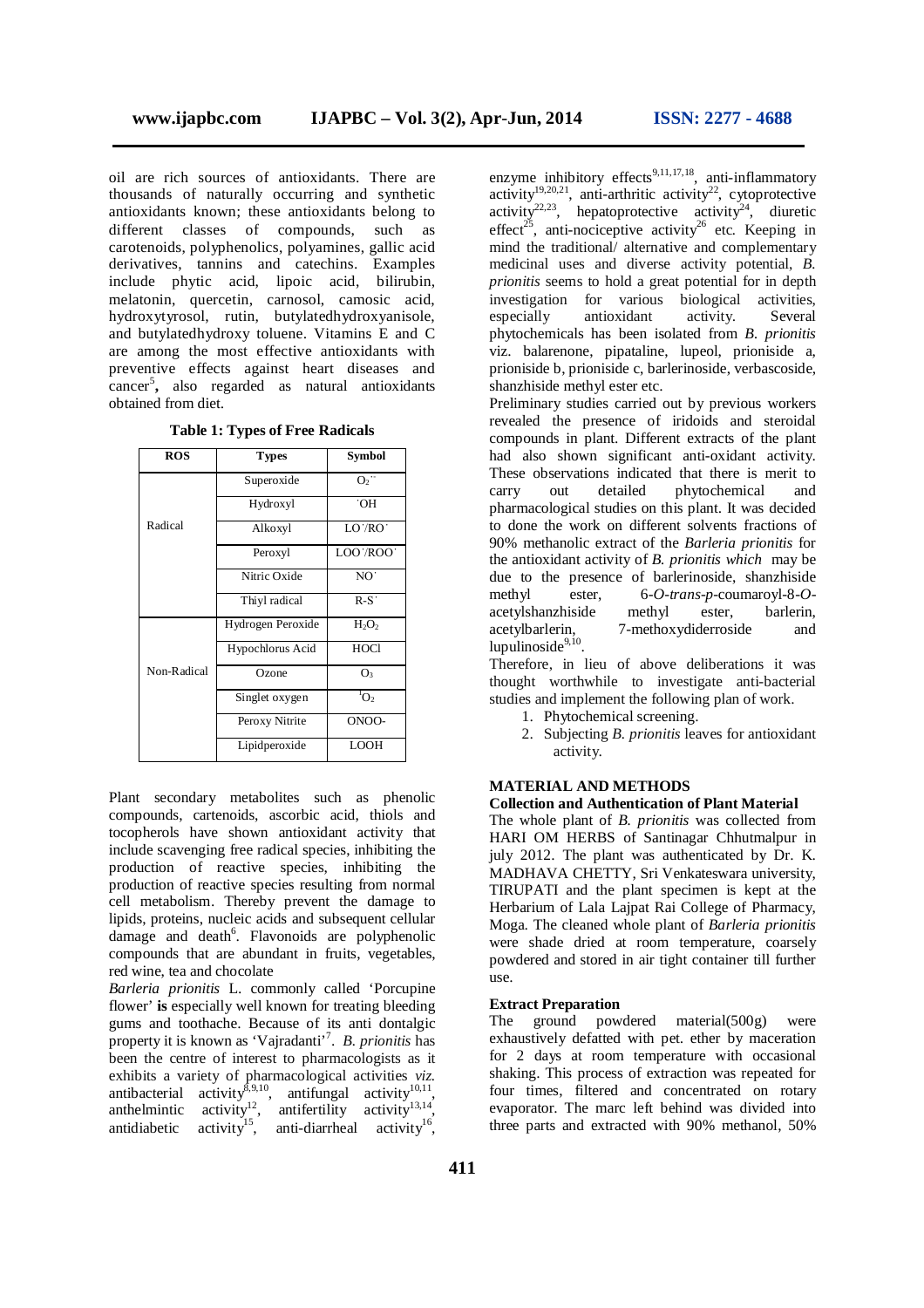methanol and 100% aqueous solvent respectively by maceration process for 2 days at room temperature with occasional shaking. This process was repeated four times for each extract. The ME was suspended in water and partitioned with chloroform, ethyl acetate and n-butanol to yield chloroform, ethyl acetate, n-butanol and aqueous soluble fractions.

## **Phytochemical Screening**

Weighed quantity of the various extracts, were subjected to preliminary phytochemical screening using standard methods<sup>27</sup>. All the extracts of  $\overline{B}$ . *prionitis* whole plant were screened for different classes of phytoconstituents viz. alkaloids, steroids, terpenoids, anthraquinone, glycosides, flavonoids, tannins and phenolic compounds, saponins, carbohydrates, proteins and amino acids using specific standard reagents<sup>28</sup>.

## **ANTI-OXIDANT STUDIES**

## **1, 1-DIPHENYL-2-PICRYLHYDRAZYL DPPH ASSAY**<sup>29</sup>**:**

## **Principle**

DPPH is nitrogen centered free radical that show strong absorbance at 517 nm. DPPH assay is based on the measurement of the scavenging ability of antioxidants towards the stable DPPH radical. The free stable radical is reduced to the corresponding hydrazine when it reacts with hydrogen donors; this ability was absorbance decrease at 517 nm produced by the addition of the antioxidant to a DPPH solution in ethanol or methanol. This method is widely used to check the free radical scavenging antioxidants. To evaluate the antioxidant activity of, specific compounds or extracts (antioxidant) were allowed to react with a stable radical DPPH<sup>\*</sup> in a methanol solution. Extent of DPPH radical scavenged was determined by the decrease in intensity of violet colour in the form of  $IC_{50}$  values.



### **Fig. 1: Free radical scaveenging reaction of DPPH by antioxidants**.

**Preparation of dilution** 

50 mg of each of *B. prionitis* extracts (90%, 50% methanolic & Aq.) were weighed separately and dissolved in 100 ml of methanol to get 500 µg/ml stock solutions. Lower concentrations (25, 50, 100, 150, 200, 250 µg/ml) were prepared by diluting serially with methanol

### **Preparation of standard dilution**

Ascorbic acid weighed (50 mg) separately and dissolved in 100 ml of methanol to get 500 µg/ml stock solutions. Lower concentrations (5, 10, 15, 20, 25, 30 µg/ml) were prepared by diluting serially with methanol.

## **Method**

The stable (DPPH was used for determination of free radical-scavenging activity of the extracts. The 0.1 mM solution of DPPH in methanol (22.2 mg in 1000 ml) was freshly prepared. Different concentrations of extract were added at an equal volume to methanolic solution of DPPH. After 30 min at room temperature, the absorbance was recorded at 517 nm. Ascorbic acid was used as standard controls.  $IC_{50}$  values denote the concentration of sample, which is required to scavenge 50% of DPPH free radicals. Radical scavenging activity was calculated by the following formula

$$
Inhibition (%) = \left[\frac{AB - AA}{AB}\right] x 100
$$

Where AB is the absorbance of control; AA is the absorbance of samples.

 $IC_{50}$  value was determined from the plotted graph of scavenging activity against the different scavenging concentrations of *B. prionitis* extracts (90%, 50% methanolic & Aq.) which is defined as the total antioxidant necessary to decrease the initial DPPH radical concentration by 50 %.

The measurements were carried out three times and their scavenging effect was calculated based on the percentage of DPPH scavenged.

## **Preparation of fraction from 90% ME of** *B. Prionitis:*

On the basis of antioxidant potential by DPPH study, 90% ME has shown maximum antioxidant property. So this extract was further used for fraction with different organic solvent. 90% ME was first suspended in distilled water. Then fractionated gradiently (non-polar to polar) with different solvents. Solvents used for fractionation was chloroform, ethyl acetate and n-butanol. Furthermore, fractions obtained from these solvents were estimated for total phenolic content. Fractions having more phenolic content were charged into column for isolation of pure compound(s).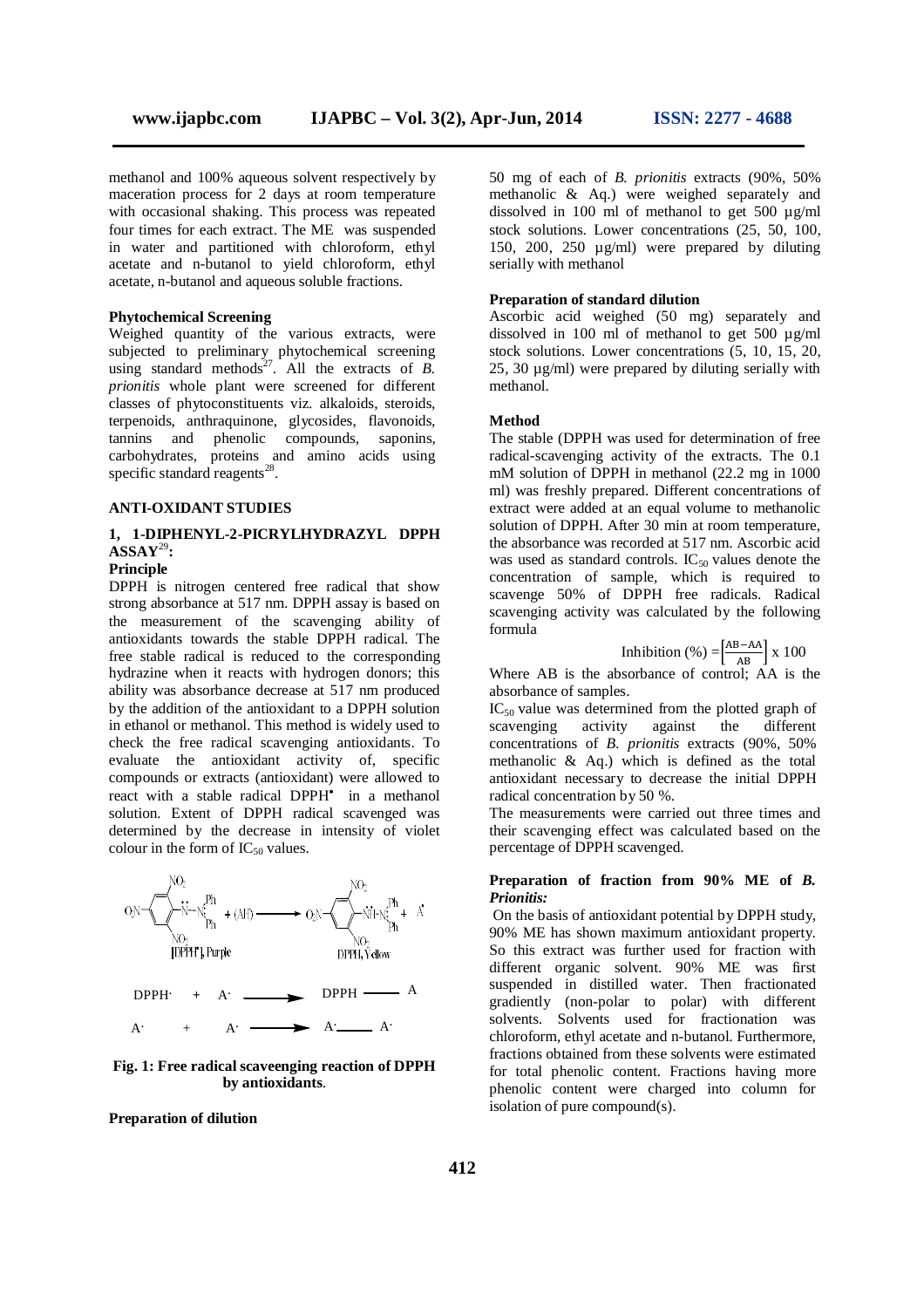| S. no            | Phytochemical<br>screening                                                                                                  | Pet ether<br>extract           | Chloroform<br>extract  | Methanol<br>extract                  | Water<br>extract          |
|------------------|-----------------------------------------------------------------------------------------------------------------------------|--------------------------------|------------------------|--------------------------------------|---------------------------|
| 1.               | Alkaloids<br>Mayer's reagent<br>1.<br>Hager's reagent<br>2.<br>Wagner's reagent<br>3.<br>Dragendorff's reagent<br>4.        | $^{+}$<br>$+$<br>$\! +$<br>$+$ |                        | $^{+}$<br>$+$<br>$+$                 |                           |
| $\overline{2}$ . | Phenolic compounds and Tanins<br>1.<br>Fecl <sub>3</sub><br>Lead acetate test<br>2.<br>Bromine water test<br>3 <sub>1</sub> |                                |                        | $+$<br>$\qquad \qquad +$<br>$+$      | $\ddot{}$<br>$\ddot{}$    |
| 3.               | Saponin<br>Frothing test<br>1.                                                                                              |                                |                        | $+$                                  | $^{+}$                    |
| $\overline{4}$ . | Carbohydrates<br>Molisch test<br>1.<br>2.<br>Fehling's solution A<br>2.<br>Fehling's solution B<br>3.<br>Benedict's test    |                                |                        | $^{+}$<br>$+$<br>$\ddot{}$<br>$^{+}$ |                           |
| 5.               | Protein and Amino acids<br>$\mathbf{1}$ .<br>Millon's test<br>2.<br><b>Biuret</b> test<br>3.<br>Ninhydrin test              |                                |                        | $^{+}$<br>$+$                        |                           |
| 6.               | Glycosides test<br>1.<br>Borntrager's test<br>2.<br>Legal's test                                                            |                                |                        | $\! +$<br>$+$                        |                           |
| 7.               | Flavonoids test<br>1.<br>Alkaline reagent test<br>Shinoda test<br>2.                                                        |                                | $\! + \!\!\!\!$<br>$+$ | $+$<br>$+$                           | $^{+}$<br>$+$             |
| 8.               | Phytosterols test<br>1. Liebermann's test<br>2. Libermann Burchard test                                                     |                                |                        | $^{+}$                               | $^{\mathrm{+}}$<br>$^{+}$ |

**Table 2: Results of phytochemical screening of various extracts of** *B. prionitis*

Note:'+' signify presence of the compound; '-' signify absence of compound

| Table 3: Percent inhibition of DPPH absorbance at different concentrations |
|----------------------------------------------------------------------------|
| of standard (ascorbic acid)                                                |

| Concentraction of ascorbic acid $(\mu g/ml)$ | Absorbance (Mean $\pm$ S.D) | % Inhibition |
|----------------------------------------------|-----------------------------|--------------|
|                                              | $0.060 \pm 0.002$           | 29.41        |
| 10                                           | $0.052 \pm 0.003$           | 39.22        |
| 25                                           | $0.040 \pm 0.002$           | 52.66        |
| 50                                           | $0.021 \pm 0.006$           | 76.92        |
|                                              | $0.007 \pm 0.0005$          | 91.76        |

Average absorbance of control: 0.085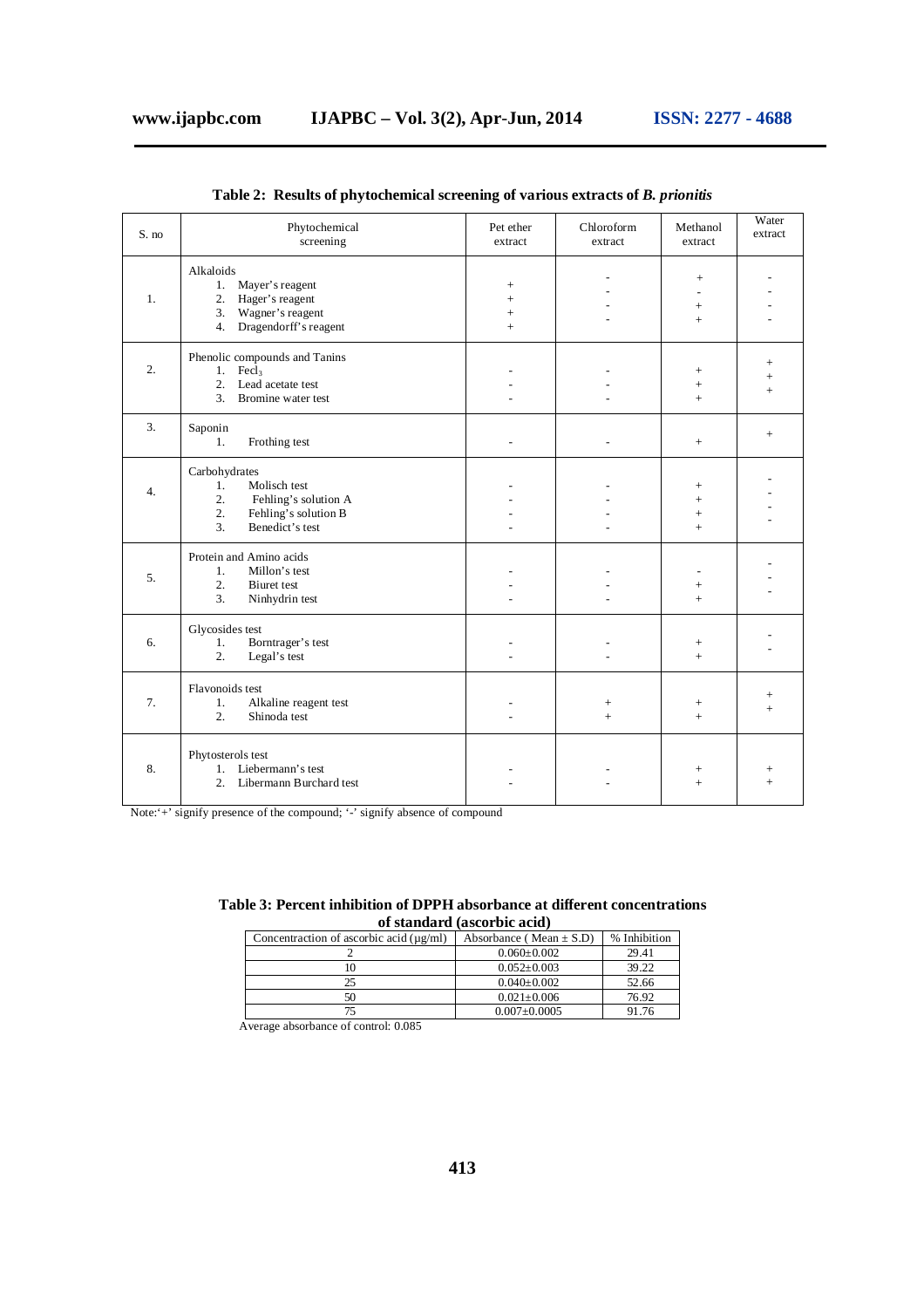

**Fig. 2: Free radical scavenging effect of ascorbic acid (standard) in DPPH assay.**

| Table 4: Percent inhibition of DPPH absorbance at different concentrations of |  |
|-------------------------------------------------------------------------------|--|
| methanolic extract of <i>B. prionitis.</i>                                    |  |

| Concentration $(\mu \text{g/ml})$ | Absorbance (Mean $\pm$ S.D) | % Inhibition |
|-----------------------------------|-----------------------------|--------------|
|                                   | $0.197 \pm 0.006$           | 2.90         |
| 10                                | $0.185 \pm 0.004$           | 8.86         |
| 25                                | $0.178 \pm 0.002$           | 12.31        |
| 50                                | $0.164 \pm 0.002$           | 19.20        |
| 75                                | $0.128 \pm 0.001$           | 36.90        |
| 100                               | $0.104 \pm 0.003$           | 48.76        |
| 125                               | $0.089 \pm 0.002$           | 56.15        |
| 150                               | $0.062 \pm 0.004$           | 69.44        |
| 200                               | $0.030 \pm 0.001$           | 85.22        |
|                                   |                             |              |

Average absorbance of the control: 0.203



**Fig. 3: Free radical scavenging effect of methanolic extract of** *B. prionitis* **in DPPH assay.**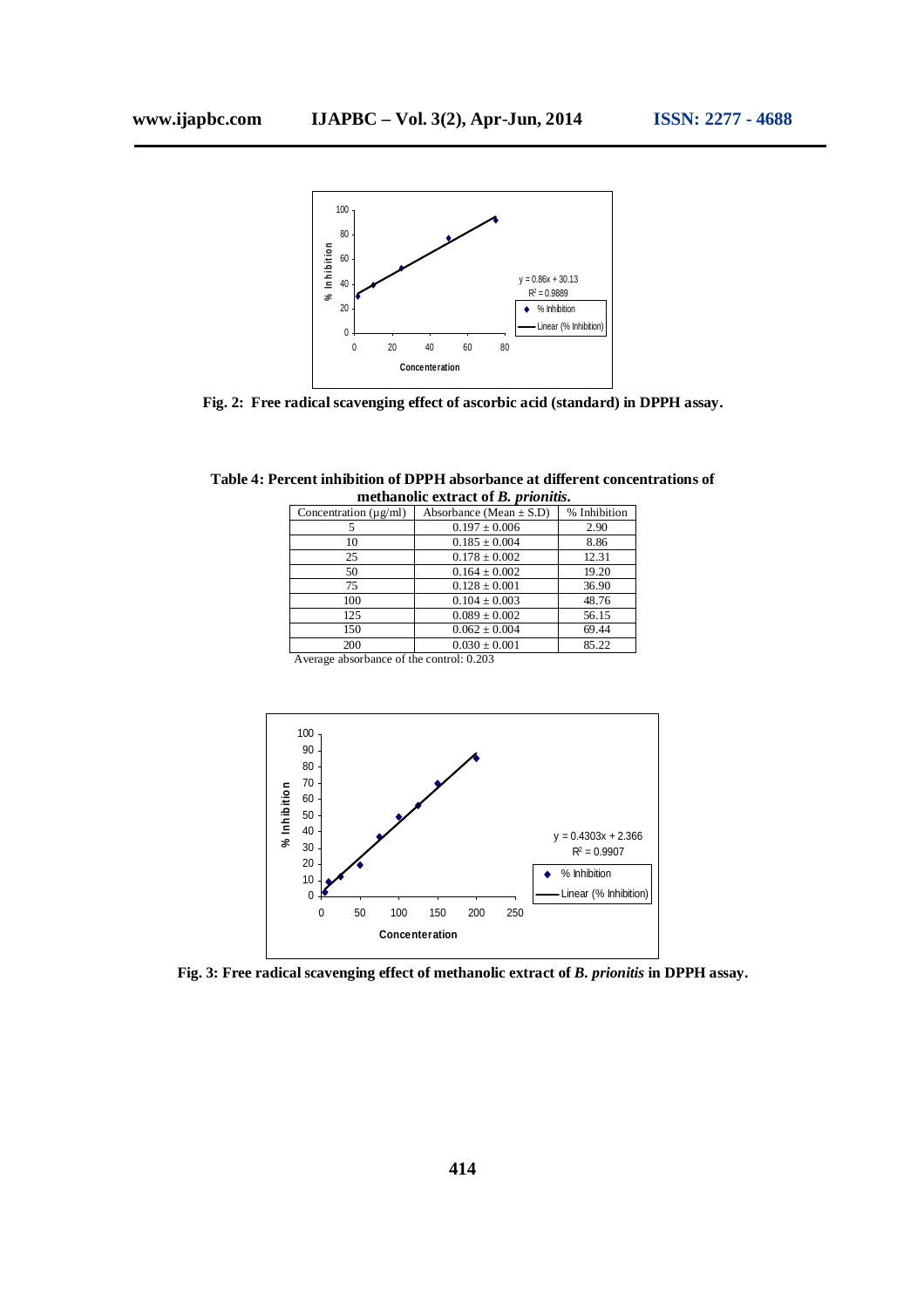| Table 5: Percent inhibition of DPPH absorbance at different concentrations |  |
|----------------------------------------------------------------------------|--|
| of hexane soluble fraction of B. prionitis.                                |  |

|                                   | of hexane soluble if action of <i>D</i> , <i>priofluis</i> . |              |
|-----------------------------------|--------------------------------------------------------------|--------------|
| Concentration $(\mu \text{g/ml})$ | Absorbance (Mean $\pm$ S.D)                                  | % Inhibition |
|                                   | $0.166 \pm 0.003$                                            | 8.28         |
| 10                                | $0.159 \pm 0.004$                                            | 12.51        |
| 25                                | $0.152 \pm 0.002$                                            | 16.02        |
| 50                                | $0.139 \pm 0.005$                                            | 23.20        |
| 75                                | $0.128 \pm 0.005$                                            | 35.19        |
| 100                               | $0.116 \pm 0.003$                                            | 29.28        |
| 125                               | $0.106 \pm 0.004$                                            | 41.43        |
| 150                               | $0.098 \pm 0.004$                                            | 45.85        |
| 200                               | $0.084 \pm 0.003$                                            | 53.59        |

Average absorbance of the control: 0.181



## **Fig. 4: Free radical scavenging effect of hexane soluble fraction of** *B. prionitis* **in DPPH assay.**

|                                   | <u>ui chiuluiunti sulupic machun ul D. prionais.</u> |              |
|-----------------------------------|------------------------------------------------------|--------------|
| Concentration $(\mu \text{g/ml})$ | Absorbance (Mean $\pm$ S.D)                          | % Inhibition |
|                                   | $0.118 \pm 0.003$                                    | 22.36        |
| 10                                | $0.105 \pm 0.001$                                    | 30.92        |
| 25                                | $0.092 \pm 0.003$                                    | 39.47        |
| 50                                | $0.078 \pm 0.003$                                    | 48.68        |
| 75                                | $0.062 \pm 0.002$                                    | 59.21        |
| 100                               | $0.040 \pm 0.001$                                    | 71.60        |
| 125                               | $0.024 \pm 0.004$                                    | 84.21        |
| 150                               | $0.011 \pm 0.001$                                    | 92.76        |

## **Table 6: Percent inhibition of DPPH absorbance at diffetent concentrations of chlorofonn soluble fraction of** *B. prionitis.*

Average absorbance of the control: 0.152



**Fig. 5: Free radical scavenging effect of chloroform soluble fraction of** *B. prionitis* **in DPPH assay.**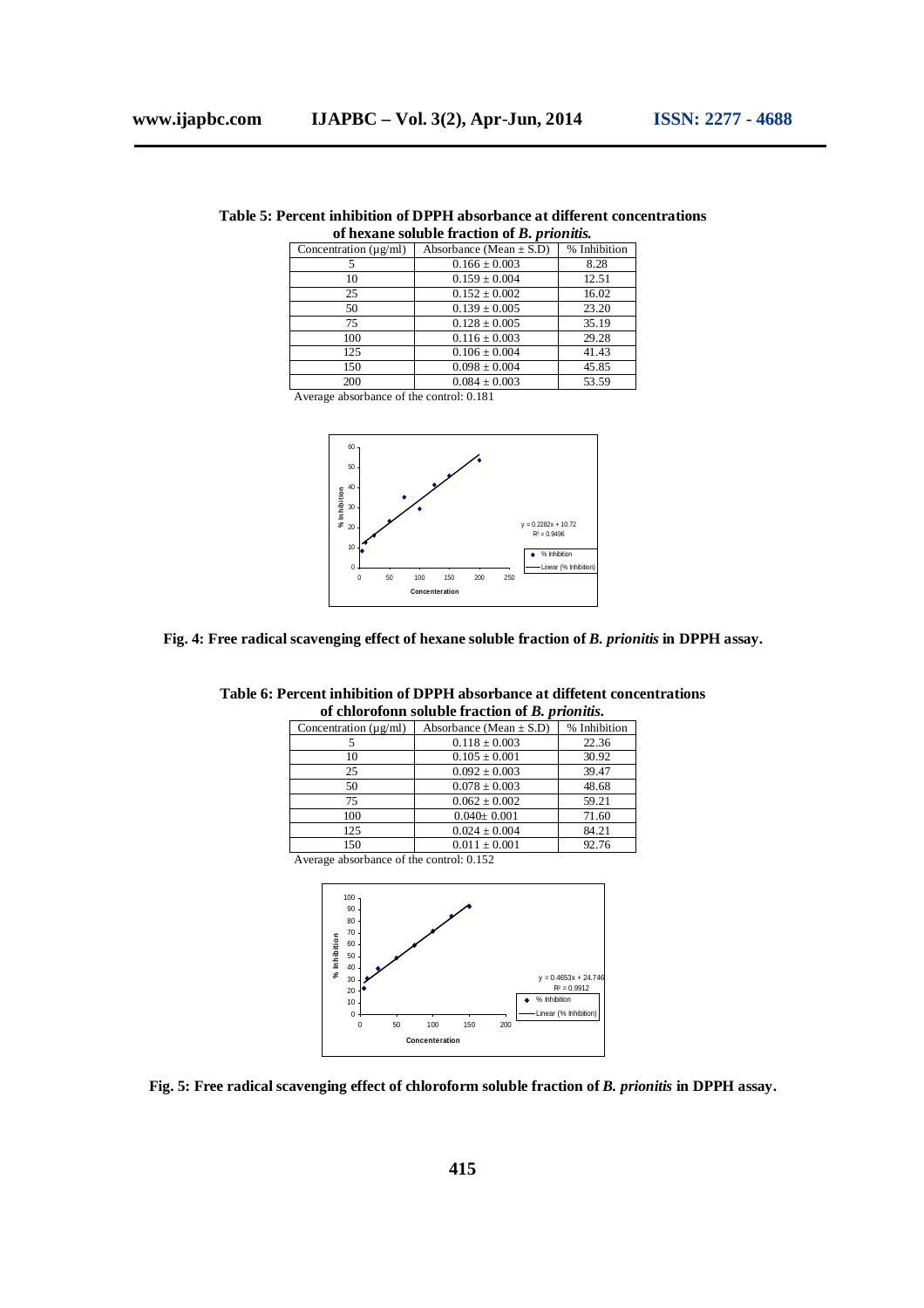| Table 7: Percent inhibition of DPPH absorbance at different concentrations |
|----------------------------------------------------------------------------|
| of ethyl acetate soluble fraction of <i>B</i> . <i>prionitis</i> .         |

| Concentration $(\mu g/ml)$                       | Absorbance (Mean $\pm$ S.D) | % Inhibition |
|--------------------------------------------------|-----------------------------|--------------|
| 2.5                                              | $0.138 \pm 0.004$           | 22.90        |
|                                                  | $0.128 \pm 0.004$           | 29.49        |
| 10                                               | $0.110 \pm 0.003$           | 38.54        |
| 25                                               | $0.086 \pm 0.004$           | 51.95        |
| 50                                               | $0.041 \pm 0.003$           | 77.09        |
| 75                                               | $0.005 \pm 0.001$           | 97.20        |
| A respectively continuous of the control $0.170$ |                             |              |

Average absorbance of the control: 0.179





| Table 8: Percent inhibition of DPPH absorbance at different concentrations |
|----------------------------------------------------------------------------|
| of butanol soluble fraction of B. prionitis                                |

| Concentration $(\mu \text{g/ml})$ | Absorbance (Mean $\pm$ S.D) | % Inhibition |
|-----------------------------------|-----------------------------|--------------|
| 2.5                               | $0.125 \pm 0.004$           | 29.77        |
|                                   | $0.117 \pm 0.005$           | 34.26        |
| 10                                | $0.108 \pm 0.003$           | 39.32        |
| 25                                | $0.085 \pm 0.003$           | 52.24        |
| 50                                | $0.056 \pm 0.002$           | 68.53        |
| 75                                | $0.026 \pm 0.002$           | 85.39        |
| 100                               | $0.005 \pm 0.005$           | 97 19        |

Average absorbance of the control: 0.178



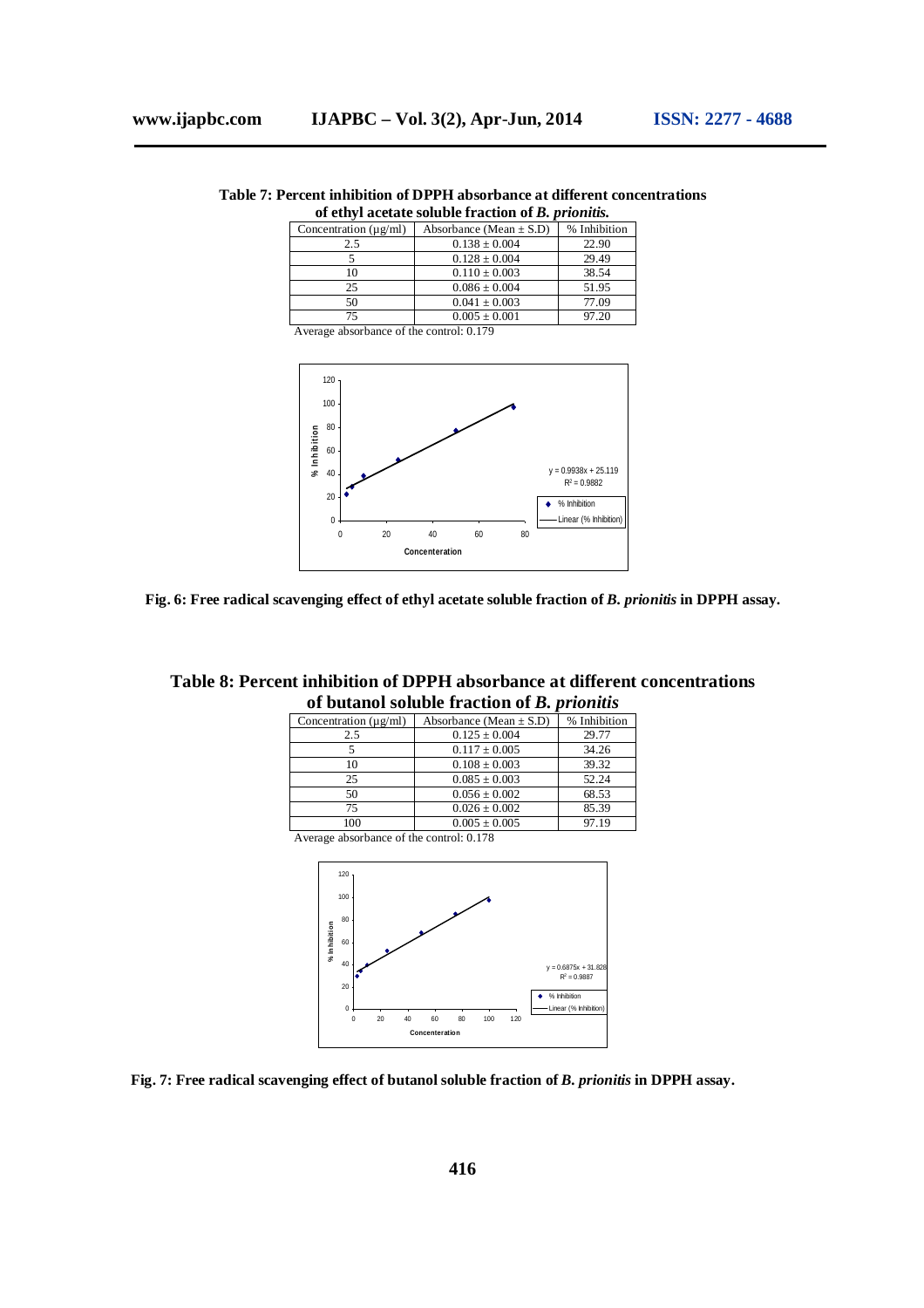## **RESULTS & DISCUSSION**

The methanolic extract of *Barleria prionitis* linn shows the presence of phenols, flavonoids, glycosides, proanthocyanidins, alkaloids and tannins. Phenol and phenolic compounds such as flavonoids have been shown to possess significant antioxidant activity $30$ . Phenolics are the mostly wide spread secondary metabolite in plant kingdom. These diverse group of compounds have potential of natural antioxidant and have ability to act as both efficient radical scavengers. The antioxidant activity of phenols is due to their redox properties, hydrogen donors and singlet oxygen quenchers<sup>31</sup>.

Preliminary studies carried out by previous workers revealed the presence of flavonoids, iridoids and steroidal compounds in *Barleria prionitis* linn. Different extracts of the plant had also shown significant anti-oxidant activity. Antioxidant activity of *B. prionitis* which may be due to the presence of barlerinoside, shanzhiside<br>methyl ester.  $6\text{-}O\text{-}trans\text{-}n\text{-}coumarovl-8\text{-}O\text{-}l$ methyl ester, 6-*O*-trans-*p*-coumaroyl-8-*O*acetylshanzhiside acetylbarlerin, 7-methoxydiderroside and lupulinoside.

The result of DPPH scavenging activity assay in this study indicates the ethyl acetate soluble fractions of methanolic extract was potentially active. The scavenging activity of ethyl acetate soluble fractions compared with the standard drug ascorbic acid suggest that the plant is also a potent scavenger of free radicals. However further study aimed at characterization of active constituents responsible for antioxidant activity. Overall, the ethyl acetate soluble fractions of methanolic extract of *Barleria prionitis* linn have most potent antioxidant activity.

#### **CONCLUSION**

Antioxidant activity of the hexane soluble, chloroform soluble, ethyl acetate soluble and butanol soluble fractions of methanolic extract were determined *in vitro* by using 1, 1-diphenyl-2-picrylhydrazine assay. The results of the investigation revealed that some of the extracts of the *B. prionitis* showed significant DPPH radical activity which was calculated in terms of  $IC_{50}$ .

The highest DPPH radical scavenging activity was found in the ethyl acetate soluble fraction (Table 9) while hexane soluble fraction did not show any activity. The potency of the extracts were in the order of ethyl acetate butanol >chloroform> methanolic > hexane.

| Sample                         | <i>B. prionitis</i> $IC_{50}(\mu g/ml)$ |  |
|--------------------------------|-----------------------------------------|--|
| Ascorbic acid                  | 23.10                                   |  |
| Methanolic extract             | 110.79                                  |  |
| Hexane soluble fraction        | 170.77                                  |  |
| Chloroform soluble fraction    | 53.88                                   |  |
| Ethyl acetate soluble fraction | 25.22                                   |  |
| Butanol soluble fraction       | 26.46                                   |  |

## **ACKNOWLEDGEMENT**

The authors are grateful to Dr B. S Bajwa, principal of Lala Lajpat Rai college of pharmacy, moga to provide us all facilities required during preparation of this article.

## **REFERENCES**

- 1. Ames BN, Shigenaga MK and Hagen TM. Oxidants, antioxidants and the generative disease of aging, Proc Natl Acad Sci USA. 1993; 90: 7915-7922.
- 2. Dean RT and Davies MJ. Rective species and their accumulation on radical damaged proteins, Trends Biochem Sci. 1993; 18: 437-441.
- 3. Ceruti P. Oxy-radicals and cancer. Lancet. 1994; 344: 862-863
- 4. Sies H. Oxidative stress: oxidants and antioxidants. Experimental Physiology. 1997; 82: 291-295
- 5. Lee JK and Min DB. Reactive Oxygen Species, Aging, and Antioxidative Nutraceuticals, Comprehensive Review of Food Science and Food Safety. 2004; 3: 21- 33.
- 6. Chanwithees A, Teerawutgulrag A, Rakariyatham Nuansri. Screening of<br>antioxidant activity and antioxidant antioxidant activity compounds of some edible plants of Thailand, Food Chemistry. 2005; 92: 491– 497.
- 7. Banerjee AK, Maji S, Mahapatra S and Banjeri P. Barleria prionitis linn.: A review of its traditional uses, phytochemistry, pharmacology and toxicity, Research journal of phytochemistry. 2012; 6: 31-41.
- 8. Shukla P, Singh A, Gawri S, Alexande A and Sonwane S. In vitro propagation of Barleria prionitis Linn and its antibacterial activity. Int. J. Pharma Prof. Res. 2011; 2: 198-200.
- 9. Kosmulalage KS, Zahid S, Udenigwe CC, Akhtar S, Ata A and Samarasekera R. Glutathione S-transferase,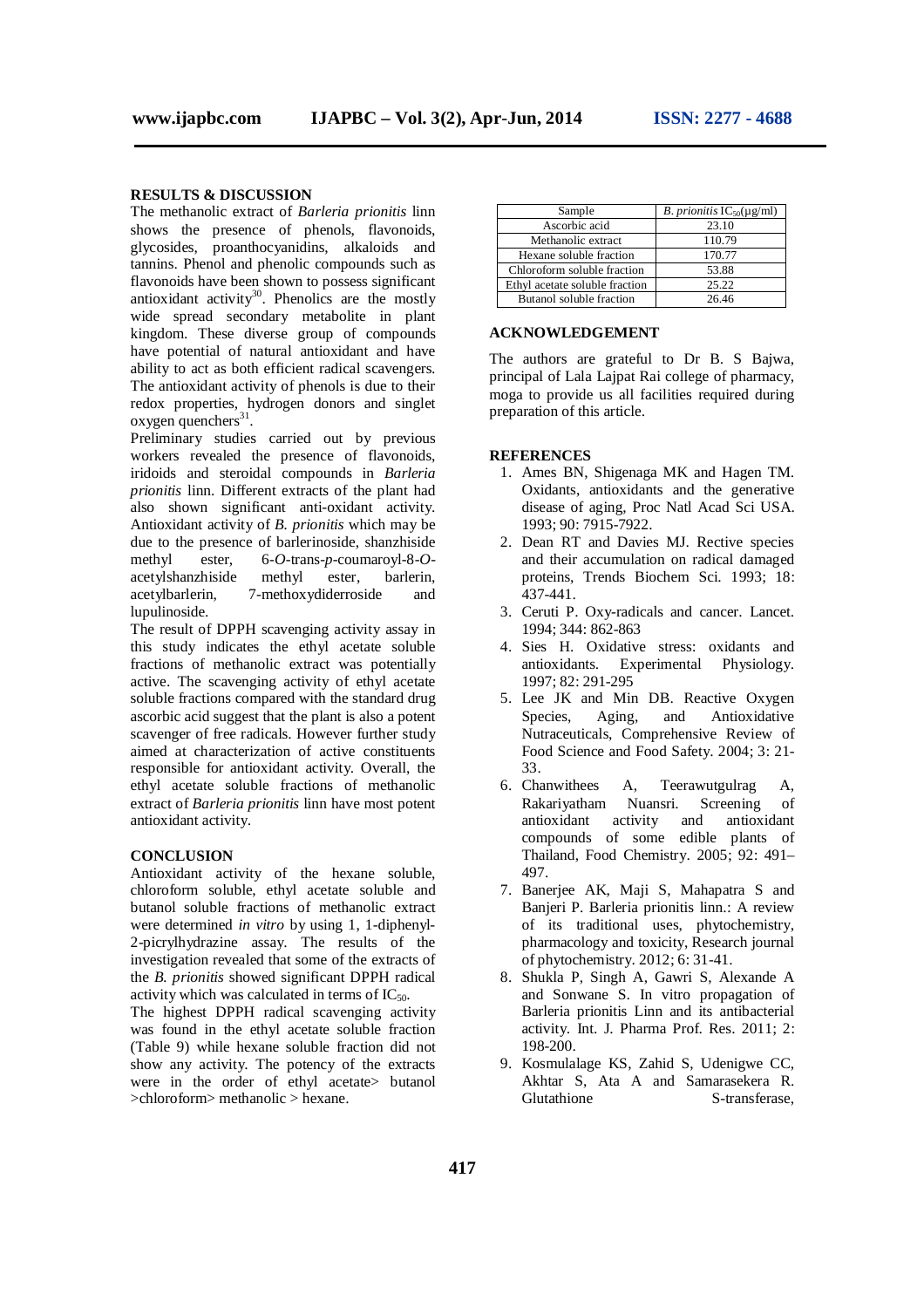acetylcholinesterase inhibitory and antibacterial activities of chemical<br>constituents of Barleria prionitis. Z. constituents of Barleria Naturforsch. 2007; 62b: 580-586.

- 10.Aneja KR, Joshi R and Sharma C. Potency of Barleria prionitis L. bark extracts against oral diseases causing strains of bacteria and fungi of clinical origin, New York Sci. J. 2010; 3(11): 5-12.
- 11.Amoo SO, Ndhlala AR, Finnie JF and Staden JV. Antifungal, acetylcholinesterase inhibition, antioxidant and phytochemical properties of three Barleria species. S. Afr. J. Bot. 2011; 77: 435-445.
- 12.Chavan CB, Hogade MG, Bhinge SD, Kumbhar M and Tamboli A. In vitro anthelmintic activity of fruit extract of Barleria prionitis Linn. Against Pheretima posthuma. Int. J. Pharm. Pharm. Sci. 2010; 2: 49-50.
- 13.Gupta R, Thakur B, Singh B, Singh HB, Sharm VD, Katoch, VM and Chauhan SVS. Anti-tuberculosis activity of selected medicinal plants against multi- drug resistant Mycobacterium tuberculosis isolates, Indian J Med Res. 2010; 131(6): 809-813.
- 14.Verma PK, Sharma A, Joshi SC, Gupta RS and Dixit VP. Effect of isolated fractions of Barleria prionitis root methanolic extract on reproductive function of male rats: Preliminary study, Fitoterapia. 2005; 76: 428-432
- 15.Dheer, R. and Bhatnagar, P. A study of the antidiabetic activity of Barleria prionitis Linn, Ind. J. Pharm. 2010; 42(2): 70-73.
- 16.Jaiswal SK, Dubey MK, Verma AK, Das S, Vijaykumar M and Rao CV. Evaluation of iridoid glycosides from leave of Barleria prionitis as an anti-diarrhoeal activity: An Ethnopharmacological study, Int. J. Pharm. Sci. 2010; 2: 680-686.
- 17.Ata A, van den Bosch SA, Harwanik DJ and Pidwinski, GE. Glutathione S-transferase and acetylcholinesterase-inhibiting natural products from medicinally important plants, Pure Appl. Chem. 2007; 79: 2269-2276.
- 18.Ata A, Kalhari KS and Samarasekera R. Chemical constituents of Barleria prionitis and their enzyme inhibitory and free radical scavenging activities, Phyto chem. Lett. 2009; 2: 37-40.
- 19.Amoo SO, Finnie JF and Staden JV. In vitro pharmacological evaluation of three Barleria

species, Journal of Ethanopharmacology. 2009; 121(2): 274-277.

- 20. Singh B, Bani S, Gupta DK, Chandan BK, and Kaul A. Anti-inflammatory activity of TAF an active fraction from the plant Barleria prionitis Linn, J. Ethanopharmacol. 2003; 85: 187-193.
- 21.Khadse CD and Kakde RB. Antiinflammatory activity of aqueous extract fractions of Barleria prionitis L. roots, Asian J. Plant Sci. Res. 2011; 1: 63-68.
- 22.Manek RA, Sheth NR, Vaghasiya JD, Malaviya SV, Jivani NP and Chavda JR. Study on herb-herb interaction potential of Glycyrrhiza glabra with Solanum xanthocarpum and Adhatoda vasica on mast cell stabilizing activity, Int. J. Pharmacol. 2011; 7: 589-598.
- 23.Maji AK, Bhadra S, Mahapatra S, Banerji P and Banerjee D. Mast cell stabilization and membrane protection activity of Barleria prionitis Linn, Pharmacog. J. 2011; 3: 67-71.
- 24. Singh B, Chandan BK, Prabhakar A, Taneja SC, Singh J, Qazi GN. Chemistry and hepatoprotective activity of an active fraction from Barleria prionitis Linn. In experimental animals, Phytother Res. 2005; 19(5): 391-404.
- 25.Musale SB, Jagtap VA, Patil MS, Chittam KP and Wagh KP. Diuretic activity of Barleria prionitis Linn Flower extract, Int. J. Drug Discovery Herbal Res. 2011; 1: 20-21.
- 26.Jaiswal SK, Dubey MK, Das S, Verma AR, Vijayakumar M and Rao CV. Evaluation of flower of Barleria prionitis for antiinflammatory and anti-nociceptive activity, Int. J. Pharm. Biol. Sci. 2010; 1: 1-10.
- 27.Ambi AA, Abdurrahman EM, Sule MI, Pateh UU, Abdurrahman YR and Ibrahim NDG. Phytochemical Screening and Histopathological Studies on the Seeds of Colocynthis citrullus in Albino Rats, Nigerian Journal of Pharmaceutical Sciences. 2007; 6(2): 7-13.
- 28.Khandelwal KR. Preliminary Phytochemical Screening in Practical Pharmacognosy, Niralli Parkashan, Pune. 2010; 149-56.
- 29.Choi CW et al. Antioxidant activity and free radical scavenging capacity between Korean medicinal plants and flavonoids by assayguided comparison, Plant Science. 2002; 163: 1161-1168.